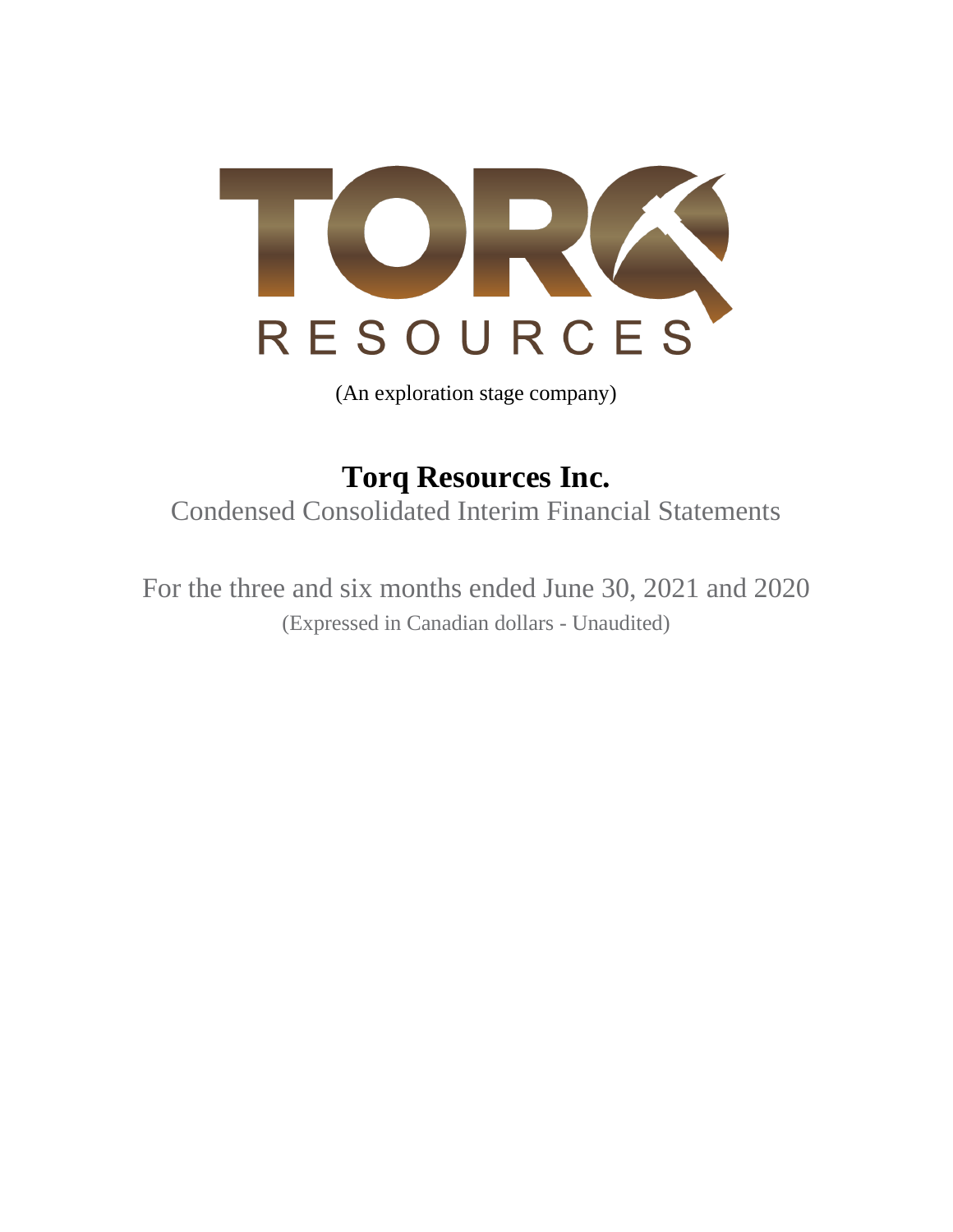Condensed Consolidated Interim Statements of Financial Position (Expressed in Canadian dollars – Unaudited)

|                                          | <b>Notes</b> | June 30,<br>2021 | December 31,<br>2020 |
|------------------------------------------|--------------|------------------|----------------------|
|                                          |              |                  |                      |
| <b>Assets</b>                            |              |                  |                      |
| <b>Current assets</b>                    |              |                  |                      |
| Cash                                     | \$           | 5,770,018        | \$<br>8,748,073      |
| Accounts receivable and other            |              | 83,985           | 42,951               |
| Prepaid expenses and deposits            |              | 621,380          | 303,824              |
|                                          |              | 6,475,383        | 9,094,848            |
| Equipment                                |              | 196,556          |                      |
| Mineral property interest                | 3            | 549,070          |                      |
|                                          |              |                  |                      |
| <b>Total assets</b>                      | \$           | 7,221,009        | \$<br>9,094,848      |
|                                          |              |                  |                      |
| <b>Liabilities</b>                       |              |                  |                      |
| <b>Current liabilities</b>               |              |                  |                      |
| Accounts payable and accrued liabilities | \$           | 713,785          | \$<br>202,917        |
| <b>Total liabilities</b>                 |              | 713,785          | 202,917              |
| <b>Equity</b>                            |              |                  |                      |
| Share capital                            | 6            | 49,105,657       | 49,003,385           |
| Share option reserve                     | 7            | 8,912,598        | 8,558,963            |
| Shares to be issued                      | 6(c)         | 99,031           |                      |
| Accumulated other comprehensive loss     |              | (17,008)         | (1, 347)             |
| Deficit                                  |              | (51, 593, 054)   | (48,669,070)         |
| <b>Total equity</b>                      |              | 6,507,224        | 8,891,931            |
|                                          |              |                  |                      |
| <b>Total liabilities and equity</b>      | \$           | 7,221,009        | \$<br>9,094,848      |

Approved on behalf of the Board of Directors:

"*Michael Kosowan" "Jeffrey Mason"*

**President, Chief Executive Officer and Director Director**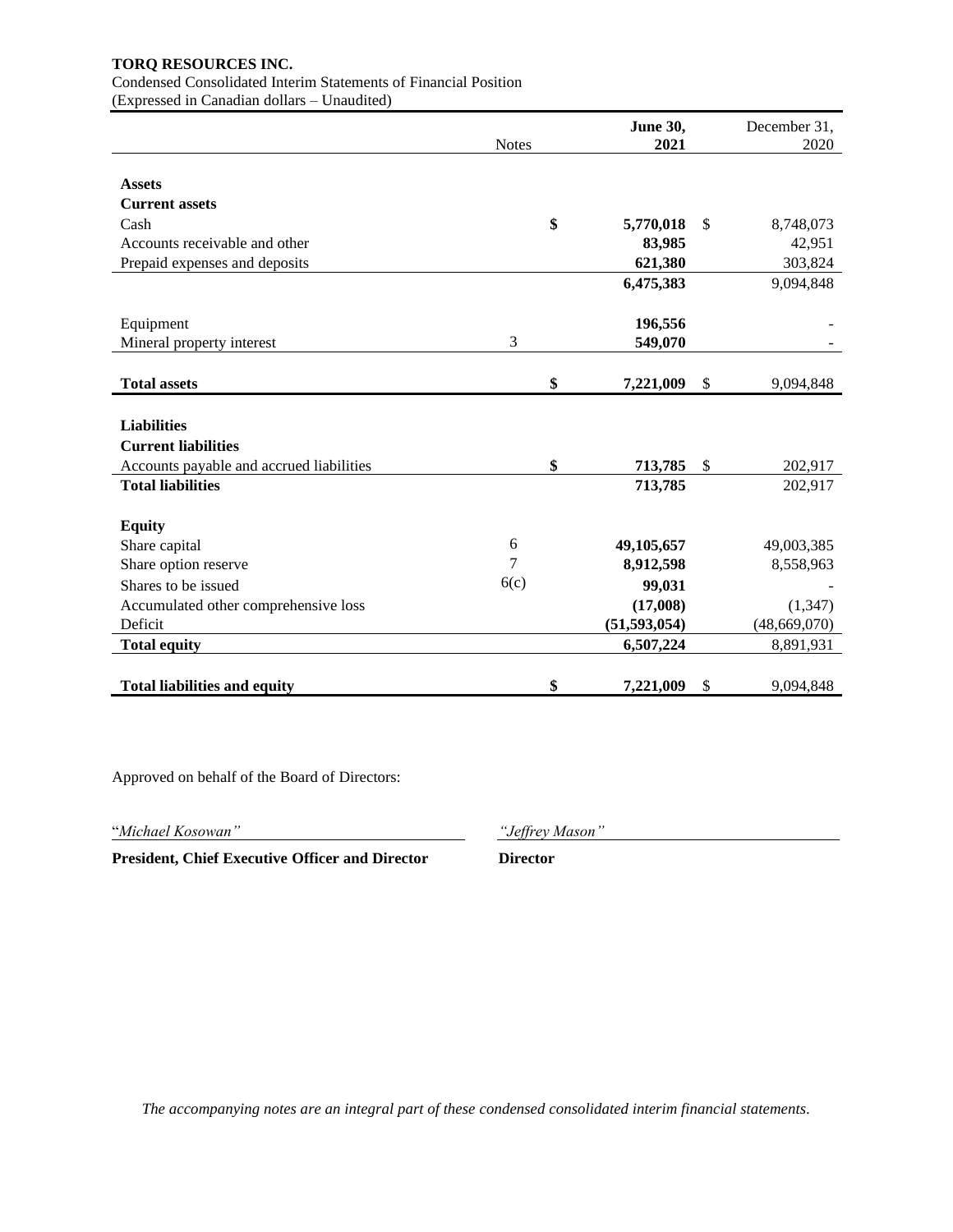Condensed Consolidated Interim Statements of Loss and Comprehensive Loss (Expressed in Canadian dollars, except number of shares – Unaudited)

|                                     |                |                 |               | Three months ended | Six months ended |            |    |            |
|-------------------------------------|----------------|-----------------|---------------|--------------------|------------------|------------|----|------------|
|                                     |                |                 |               | June 30            |                  |            |    | June 30    |
|                                     | <b>Notes</b>   | 2021            |               | 2020               |                  | 2021       |    | 2020       |
|                                     |                |                 |               |                    |                  |            |    |            |
| <b>Operating expenses</b>           |                |                 |               |                    |                  |            |    |            |
| Exploration and evaluation costs    | $\overline{4}$ | \$<br>621,617   | $\mathbb{S}$  |                    | \$               | 741,541    | \$ |            |
| Fees, salaries and other employee   |                |                 |               |                    |                  |            |    |            |
| benefits                            | 8              | 457,625         |               | 182,067            |                  | 689,508    |    | 352,024    |
| Legal and professional fees         |                | 59,458          |               | 26,588             |                  | 140,743    |    | 52,493     |
| Marketing and investor relations    |                | 207,246         |               | 52,070             |                  | 672,712    |    | 104,498    |
| Office and administration           |                | 150,124         |               | 45,091             |                  | 362,251    |    | 103,282    |
| Regulatory, transfer agent and      |                |                 |               |                    |                  |            |    |            |
| shareholder information             |                | 11,914          |               | 13,603             |                  | 29,585     |    | 30,151     |
| Project investigation costs         | 5              | 144,879         |               | 154,636            |                  | 265,865    |    | 382,844    |
|                                     |                | 1,652,863       |               | 474,055            |                  | 2,902,205  |    | 1,025,292  |
| Other expenses (income)             |                |                 |               |                    |                  |            |    |            |
| Interest and other income           |                | (17,269)        |               | (13,062)           |                  | (28, 625)  |    | (59, 918)  |
| Foreign exchange (gain) loss        |                | (28, 802)       |               | 79,612             |                  | 50,404     |    | (96, 183)  |
|                                     |                | (46,071)        |               | 66,550             |                  | 21,779     |    | (156, 101) |
|                                     |                |                 |               |                    |                  |            |    |            |
| Net loss for the period             |                | \$<br>1,606,792 | \$            | 540,605            | \$               | 2,923,984  | \$ | 869,191    |
|                                     |                |                 |               |                    |                  |            |    |            |
| Other comprehensive loss            |                |                 |               |                    |                  |            |    |            |
| Unrealized currency loss on         |                |                 |               |                    |                  |            |    |            |
| translation of foreign              |                |                 |               |                    |                  |            |    |            |
| operations                          |                | 12,673          |               | 1,254              |                  | 15,661     |    | 113        |
|                                     |                |                 |               |                    |                  |            |    |            |
| <b>Total comprehensive loss for</b> |                |                 |               |                    |                  |            |    |            |
| the period                          |                | \$<br>1,619,465 | $\mathbb{S}$  | 541,859            | \$               | 2,939,645  | \$ | 869,304    |
|                                     |                |                 |               |                    |                  |            |    |            |
| Basic and diluted loss per share    |                | \$<br>0.02      | $\mathcal{S}$ | 0.01               | \$               | 0.04       | \$ | 0.01       |
|                                     |                |                 |               |                    |                  |            |    |            |
| <b>Basic and diluted weighted</b>   |                |                 |               |                    |                  |            |    |            |
| average number of shares            |                | 77,452,971      |               | 77,324,164         |                  | 77,426,380 |    | 77,324,164 |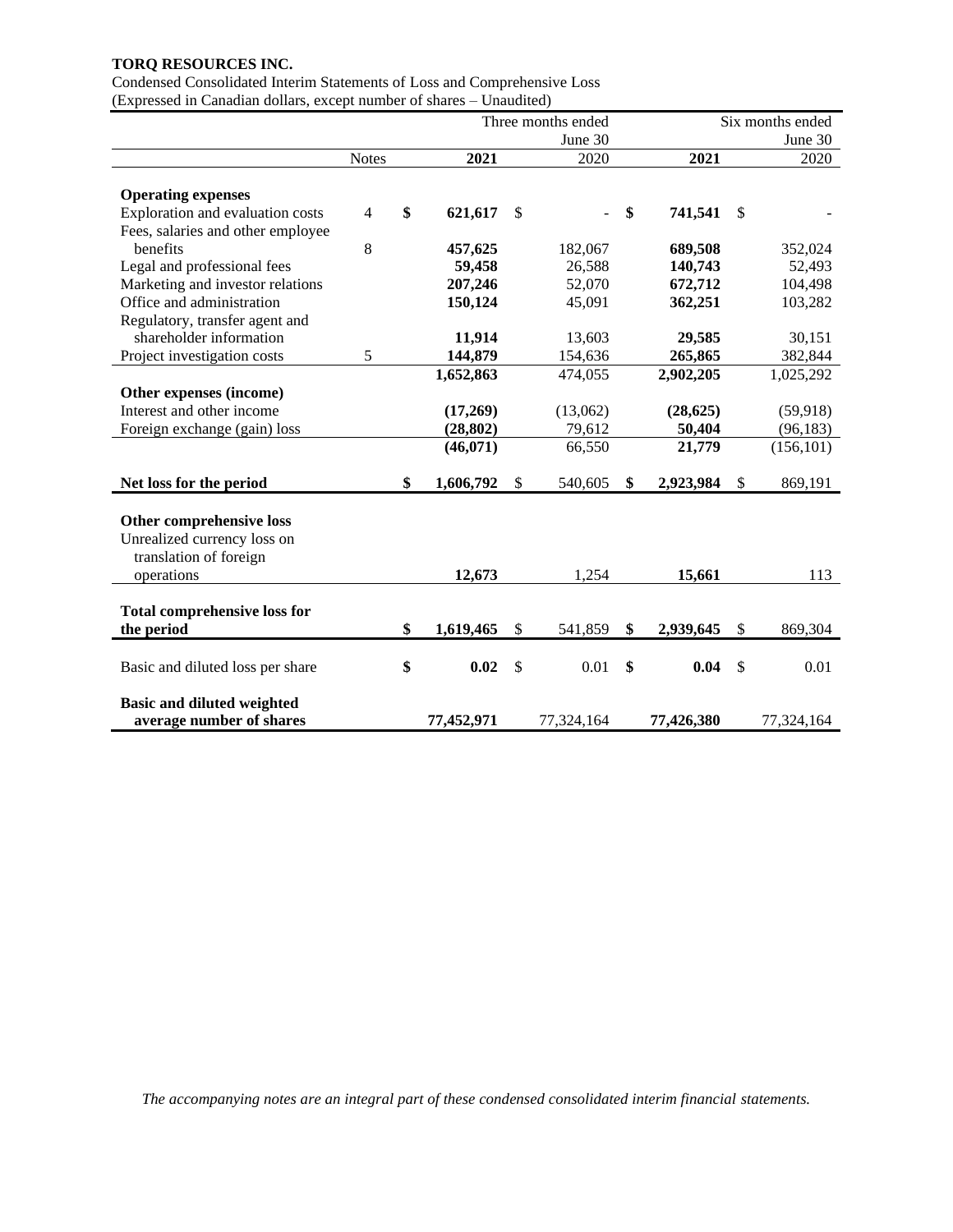Condensed Consolidated Interim Statements of Changes in Equity (Expressed in Canadian dollars, except number of shares – Unaudited)

|                                                                                                                                                                 |                              | Number of<br>common |     |                  | Share option         | Shares to    | Accumulated<br>other<br>comprehensive |      |                |               |                                       |
|-----------------------------------------------------------------------------------------------------------------------------------------------------------------|------------------------------|---------------------|-----|------------------|----------------------|--------------|---------------------------------------|------|----------------|---------------|---------------------------------------|
|                                                                                                                                                                 | <b>Notes</b>                 | shares              |     | Share capital    | reserve              | be issued    | loss                                  |      | Deficit        |               | Total equity                          |
| <b>Balance, December 31, 2019</b>                                                                                                                               |                              | 77,324,164          | S   | 48,977,100       | \$<br>8,435,631      | \$           | (19)<br>$\boldsymbol{\$}$             |      | (46, 581, 234) | \$            | 10,831,478                            |
| Share-based compensation<br>Other comprehensive loss for the                                                                                                    |                              |                     |     |                  | 62,998               |              |                                       |      |                |               | 62,998                                |
| period<br>Net loss for the period                                                                                                                               |                              |                     |     |                  |                      |              | (113)                                 |      | (869, 191)     |               | (113)<br>(869, 191)                   |
| Balance, June 30, 2020                                                                                                                                          |                              | 77,324,164          | \$. | 48,977,100       | \$<br>8,498,629      | \$<br>$\sim$ | -\$<br>(132)                          |      | (47, 450, 425) | <sup>\$</sup> | 10,025,172                            |
| Stock options exercised<br>Share-based compensation<br>Other comprehensive loss for the                                                                         | 6(b)                         | 35,000              |     | 26,285           | (8,785)<br>69,119    |              |                                       |      |                |               | 17,500<br>69,119                      |
| period<br>Net loss for the period                                                                                                                               |                              |                     |     |                  |                      |              | (1,215)                               |      | (1,218,645)    |               | (1,215)<br>(1,218,645)                |
| <b>Balance, December 31, 2020</b>                                                                                                                               |                              | 77,359,164          | -SS | 49,003,385       | \$<br>8,558,963      | \$           | $-$ \$<br>(1,347)                     | - \$ | (48,669,070)   | <sup>\$</sup> | 8,891,931                             |
| Stock options exercised<br>Share-based compensation<br>Shares issued as finder's fee<br>Shares to be issued as finder's fee<br>Other comprehensive loss for the | 6(b)<br>7(a)<br>6(c)<br>6(c) | 50,000<br>81,250    |     | 41,334<br>60,938 | (11, 534)<br>365,169 | 99,031       |                                       |      |                |               | 29,800<br>365,169<br>60,938<br>99,031 |
| period<br>Net loss for the period                                                                                                                               |                              |                     |     |                  |                      |              | (15,661)                              |      | (2,923,984)    |               | (15,661)<br>(2,923,984)               |
| <b>Balance, June 30, 2021</b>                                                                                                                                   |                              | 77,490,414          | \$  | 49,105,657       | \$<br>8,912,598      | \$<br>99,031 | (17,008)<br>-S                        | S    | (51,593,054)   | <sup>\$</sup> | 6,507,224                             |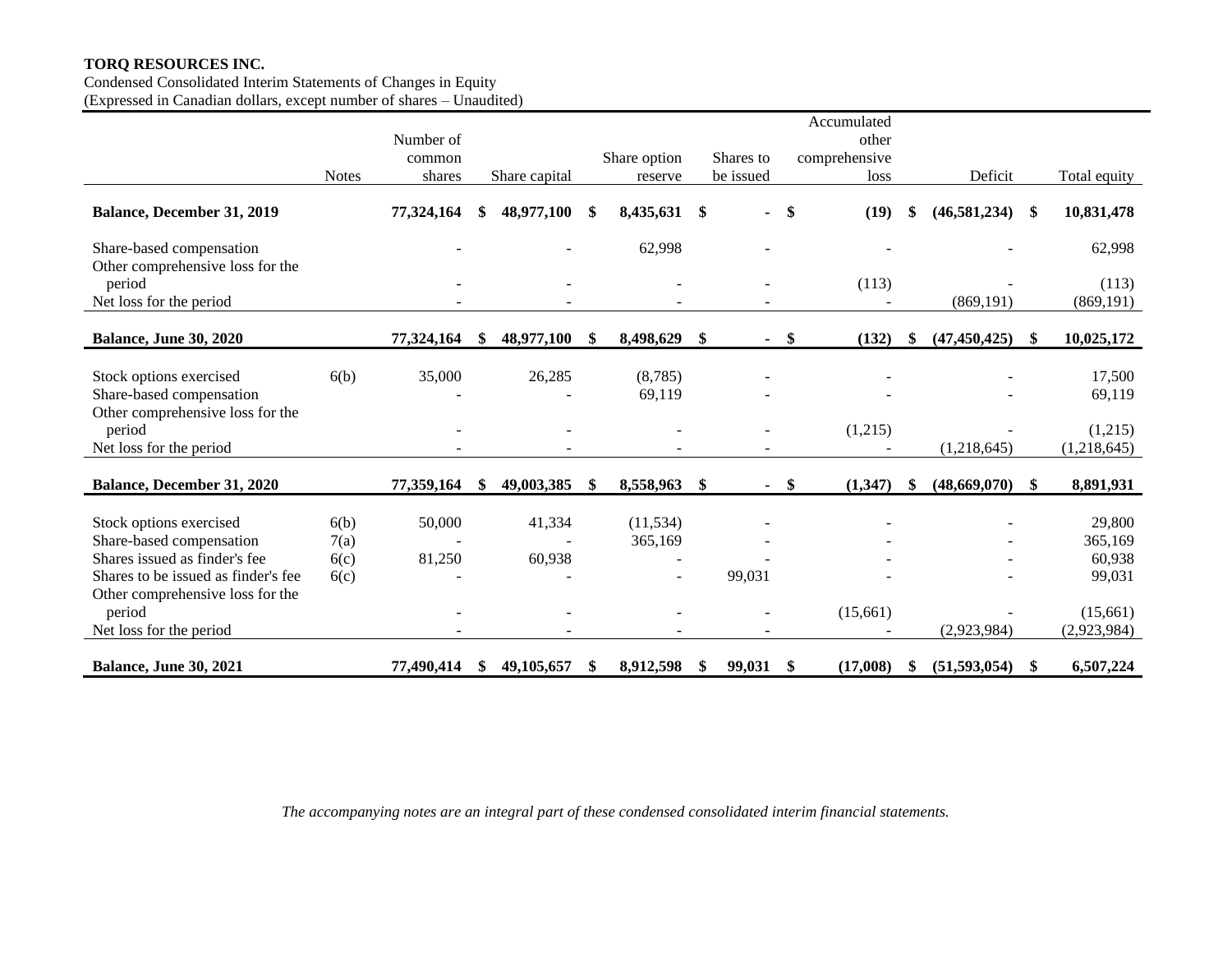## Condensed Consolidated Interim Statements of Cash Flows

(Expressed in Canadian dollars, except number of shares – Unaudited)

|                                                               |              | Three months ended June 30 |             |    |            |    | Six months ended June 30 |    |               |  |
|---------------------------------------------------------------|--------------|----------------------------|-------------|----|------------|----|--------------------------|----|---------------|--|
|                                                               | <b>Notes</b> |                            | 2021        |    | 2020       |    | 2021                     |    | 2020          |  |
|                                                               |              |                            |             |    |            |    |                          |    |               |  |
| <b>Operating activities</b>                                   |              |                            |             |    |            |    |                          |    |               |  |
| Net loss for the period                                       |              | \$                         | (1,606,792) | \$ | (540, 605) | \$ | (2,923,984)              | \$ | (869, 191)    |  |
| Non-cash transactions:                                        |              |                            |             |    |            |    |                          |    |               |  |
| Share-based compensation<br>Unrealized foreign exchange       | 7(a)         |                            | 348,943     |    | 55,992     |    | 365,169                  |    | 62,998        |  |
| $loss$ (gain)                                                 |              |                            | 17,005      |    | 76,553     |    | 25,733                   |    | (99, 759)     |  |
| Interest and other income                                     |              |                            | (17,269)    |    | (13,062)   |    | (28, 625)                |    | (59, 918)     |  |
| Changes in non-cash working                                   |              |                            |             |    |            |    |                          |    |               |  |
| capital:                                                      |              |                            |             |    |            |    |                          |    |               |  |
| Accounts receivable and other                                 |              |                            | (41, 407)   |    | 25,274     |    | (40,797)                 |    | 12,051        |  |
| Prepaid expenses and deposits<br>Accounts payable and accrued |              |                            | (338,920)   |    | 20,263     |    | (384, 045)               |    | (103,009)     |  |
| liabilities                                                   |              |                            | 280,435     |    | (103,940)  |    | 378,396                  |    | (98, 607)     |  |
| Cash used in operating                                        |              |                            |             |    |            |    |                          |    |               |  |
| activities                                                    |              |                            | (1,358,005) |    | (479, 525) |    | (2,608,153)              |    | (1, 155, 435) |  |
| <b>Investing activities</b><br>Options payments on mineral    |              |                            |             |    |            |    |                          |    |               |  |
| properties                                                    |              |                            | (62, 875)   |    |            |    | (125,940)                |    |               |  |
| Transaction costs on acquisition                              |              |                            |             |    |            |    |                          |    |               |  |
| of mineral properties                                         |              |                            | (38, 035)   |    |            |    | (66, 528)                |    |               |  |
| Equipment                                                     |              |                            | (84,976)    |    |            |    | (197, 755)               |    |               |  |
| Interest and other income                                     |              |                            |             |    |            |    |                          |    |               |  |
| received                                                      |              |                            | 17,269      |    | 13,062     |    | 28,625                   |    | 59,918        |  |
| Cash (used in) provided by                                    |              |                            |             |    |            |    |                          |    |               |  |
| investing activities                                          |              |                            | (168, 617)  |    | 13,062     |    | (361, 598)               |    | 59,918        |  |
|                                                               |              |                            |             |    |            |    |                          |    |               |  |
| <b>Financing activities</b>                                   |              |                            |             |    |            |    |                          |    |               |  |
| Proceeds from the exercise of                                 |              |                            |             |    |            |    |                          |    |               |  |
| share options                                                 | 6(b)         |                            | 5,000       |    |            |    | 29,800                   |    |               |  |
| Cash provided by financing                                    |              |                            |             |    |            |    |                          |    |               |  |
| activities                                                    |              |                            | 5,000       |    |            |    | 29,800                   |    |               |  |
|                                                               |              |                            |             |    |            |    |                          |    |               |  |
| Effect of foreign exchange rates                              |              |                            |             |    |            |    |                          |    |               |  |
| on changes on cash                                            |              |                            | (26,388)    |    | (77, 759)  |    | (38, 104)                |    | 99,763        |  |
| Decrease in cash                                              |              |                            | (1,548,010) |    | (544, 222) |    | (2,978,055)              |    | (995, 754)    |  |
| Cash, beginning of period                                     |              |                            | 7,318,028   |    | 10,386,489 |    | 8,748,073                |    | 10,838,021    |  |
| Cash, end of period                                           |              | \$                         | 5,770,018   | \$ | 9,842,267  | \$ | 5,770,018                | \$ | 9,842,267     |  |
|                                                               |              |                            |             |    |            |    |                          |    |               |  |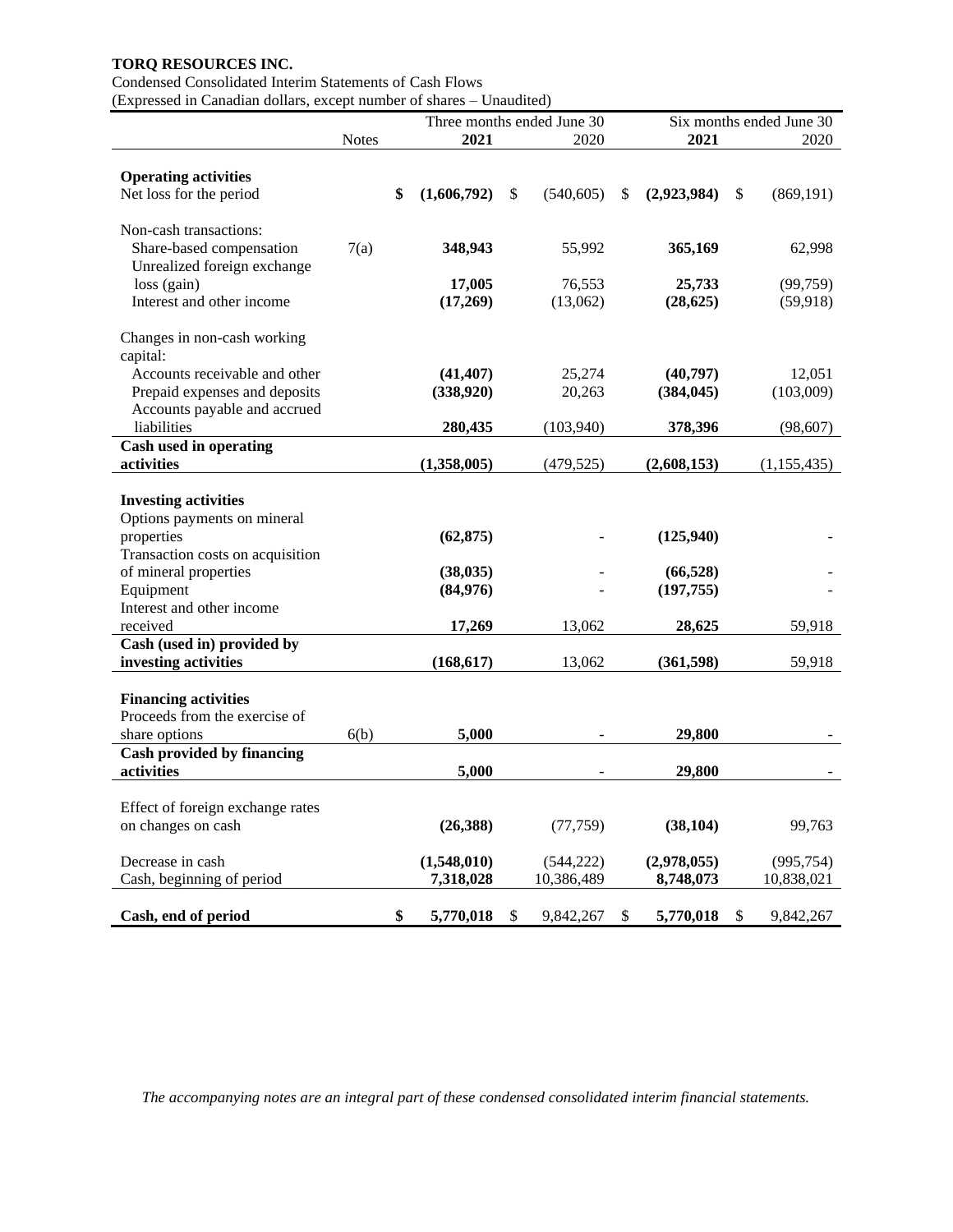# **NOTE 1 – NATURE OF OPERATIONS**

Torq Resources Inc. (the "Company" or "Torq") is incorporated under the Business Corporations Act (British Columbia) and is listed on the TSX Venture Exchange (the "Exchange"). The Company's shares trade under the symbol TORQ.V in Canada and on the OTCQX under the US symbol TRBMF. The head office and principal address of Torq is located at 1199 West Hastings Street, Suite 600, Vancouver, British Columbia, Canada, V6E 3T5.

The Company is principally engaged in the acquisition and exploration of mineral property interests with focus in the Americas, particularly Chile.

#### *Ongoing response to COVID-19*

The Company continues to actively investigate projects through desktop reviews and site visits where appropriate generating several high-potential opportunities to create value for shareholders. The Company is monitoring the COVID-19 situation closely as restrictions are eased, travel is being utilized where appropriate to support the evaluation activities in the pursuit of new assets.

## **NOTE 2 – BASIS OF PRESENTATION**

### (a) Statement of compliance

These condensed consolidated interim financial statements have been prepared in accordance with International Accounting Standard ("IAS") 34, "Interim Financial Reporting" using accounting policies consistent with International Financial Reporting Standards ("IFRS") as issued by the International Accounting Standards Board ("IASB") and interpretations issued by the IFRS Interpretations Committee ("IFRIC"). The accounting policies followed in these condensed consolidated interim financial statements are the same as those applied in Note 3 of the Company's most recent audited consolidated financial statements for the years ended December 31, 2020 and 2019, except for a new accounting policy for equipment.

Equipment is stated at cost less accumulated amortization and impairment losses. Amortization is calculated using the straight-line method over the estimated useful lives as follows:

Vehicles 5 years

These condensed consolidated interim financial statements (the "financial statements") should be read in conjunction with the Company's audited consolidated financial statements for the years ended December 31, 2020 and 2019.

These financial statements were approved and authorized for issue by the Board of Directors of the Company on August 26, 2021.

(b) Basis of presentation and consolidation

These financial statements have been prepared on a historical cost basis.

The Company's functional currency is the Canadian dollar, which is also the Company's presentation currency. These financial statements are presented in Canadian dollars, unless otherwise noted. Amounts denominated in United States dollars ("USD") are denoted as US\$.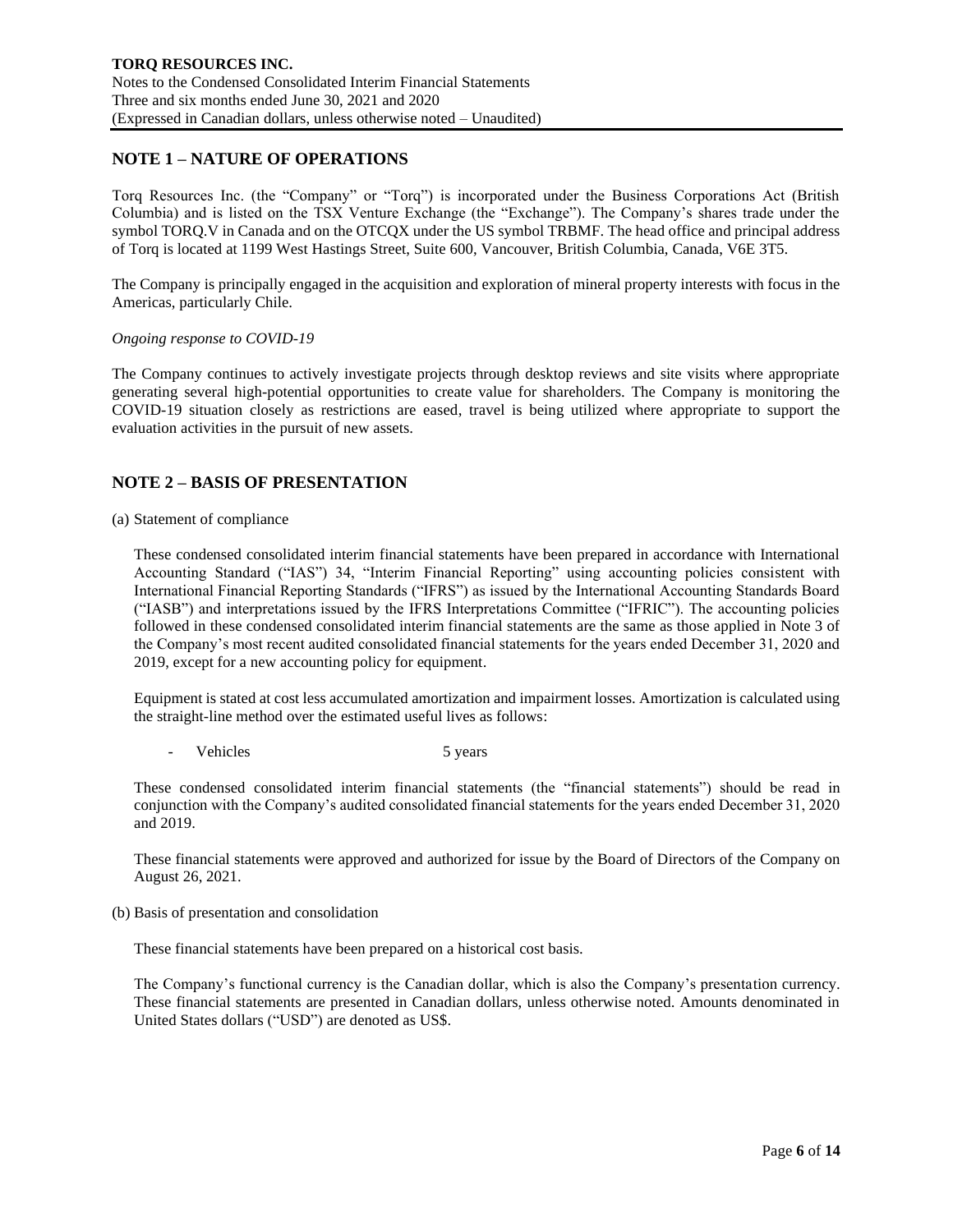The financial statements include the financial statements of the Company and its subsidiaries as follows:

|                                  | <b>Place of</b> | <b>Functional</b> | <b>Beneficial</b> |
|----------------------------------|-----------------|-------------------|-------------------|
| <b>Subsidiary</b>                | incorporation   | currency          | interest          |
| Stratton Resources (Canada) Inc. | B.C., Canada    | <b>CAD</b>        | 100%              |
| Torq Resources Holdings Inc.     | B.C., Canada    | <b>CAD</b>        | 100%              |
| Torq USA Inc.                    | Nevada, USA     | <b>USD</b>        | 100%              |
| Candelaria Minerals S.A.C.       | Peru            | USD               | 100%              |
| Torq Resources Chile SpA         | Chile           | <b>USD</b>        | 100%              |
| Minera Margarita SpA             | Chile           | USD               | 100%              |
| Minera Andrea SpA                | Chile           | USD               | 100%              |

Subsidiaries are fully consolidated from the date on which control is transferred to the Company. They are deconsolidated from the date that control ceases. Control exists when the Company has power over an investee, exposure or rights to variable returns from involvement with the investee and the ability to use its power over the investee to affect the Company's returns.

During February 2021, the Company established Minera Margarita SpA, a new wholly owned Chilean subsidiary for the Margarita Project option acquisition (see Note 3).

During May 2021, the Company established Minera Andrea SpA, a new wholly owned Chilean subsidiary for the Andrea Project option acquisition (see Note 3).

Intercompany balances and transactions have been eliminated on consolidation.

(c) Significant accounting judgements and estimates

The preparation of consolidated financial statements in conformity with IFRS requires management to select accounting policies and make estimates and judgments that may have a significant impact on the consolidated financial statements. Estimates are continuously evaluated and are based on management's experience and expectations of future events that are believed to be reasonable under the circumstances. Actual outcomes may differ from these estimates.

The Company's critical accounting judgements and estimates are presented in Note 2 of the audited annual consolidated financial statements for the years ended December 31, 2020 and 2019 and have been consistently applied in the preparation of these financial statements. New estimates and judgments for the amortization of property and equipment will be based on the straight-line method over the estimated useful lives of 5 years.

## **NOTE 3 – MINERAL PROPERTY INTERESTS**

The Company's mineral property interest are composed of the following:

|                                         | <b>Margarita</b><br><b>Project</b> | Andrea<br><b>Project</b> | Total   |
|-----------------------------------------|------------------------------------|--------------------------|---------|
| As at December 31, 2019 and 2020        | $\sim$                             | $\mathbf{r}$             |         |
| Acquisition cost                        | 94.989                             | 38,035                   | 133,024 |
| Finder's fees shares                    | 159,969                            |                          | 159.969 |
| Option payments and option payments due | 125,940                            | 130.137                  | 256,077 |
| As at June 30, 2021                     | 380,898                            | 168,172                  | 549,070 |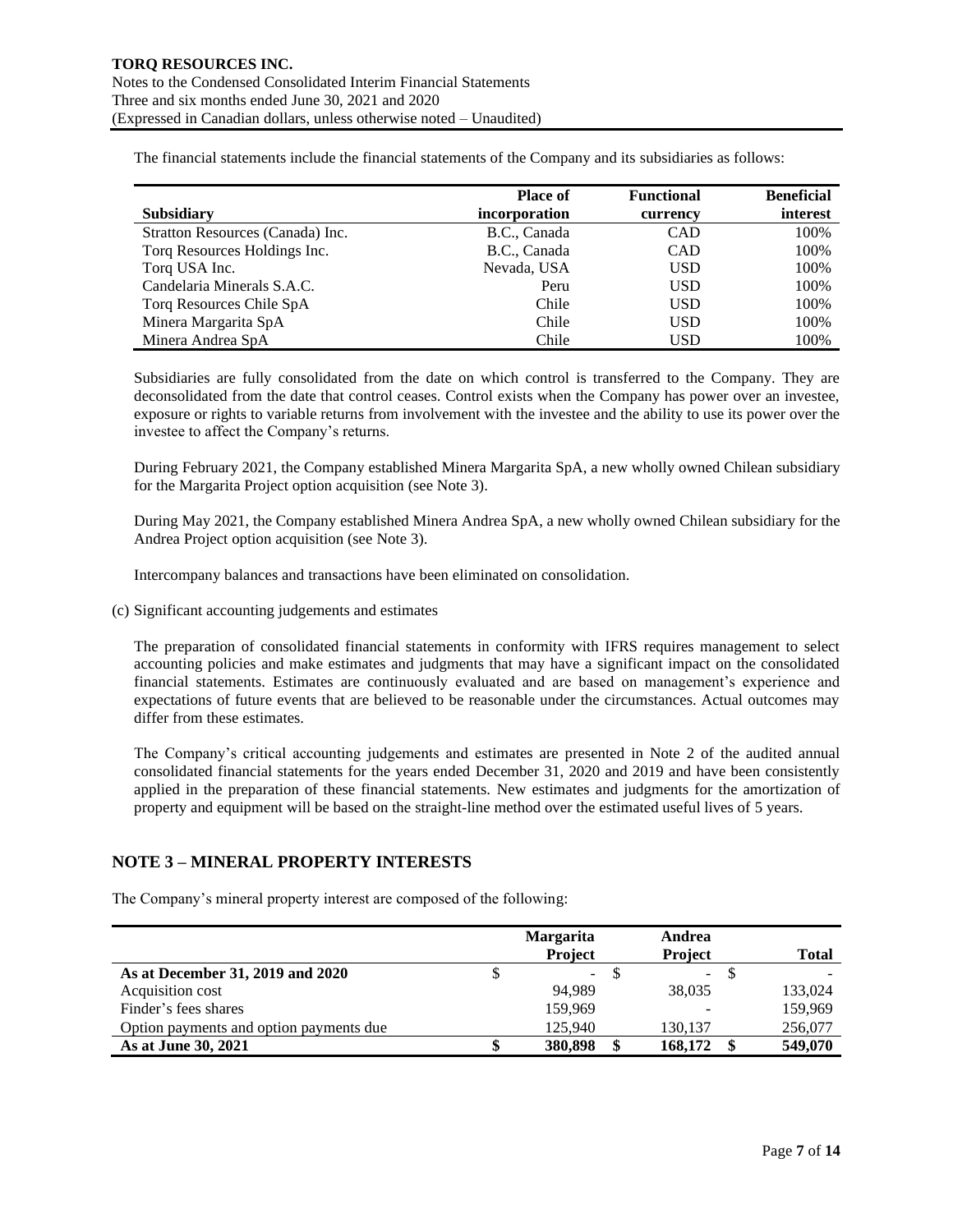### (a) Margarita Project

On March 8, 2021, the Company announced it had acquired the option to earn a 100% interest in the Margarita iron-oxide-copper-gold project (the "Margarita Project") located in Chile, 65 kilometres ("km") north of the city of Copiapo. The Company acquired the rights that constitute the Margarita Project through two option agreements: the Margarita claims and the La Cototuda claims.

Pursuant to the Margarita Project option arrangement, the Company incurred finder's fees requiring the issuance of 466,667 common shares of the Company (the "Finder's Fee shares") consisting of 81,250 shares on April 7, 2021 (issued), 141,667 shares to be issued on March 31, 2022, and 243,750 shares are to be issued on March 31, 2023. These Finder's Fee shares have been recognized at \$159,969 fair value within equity. Fair value of the Finder's Fee shares was determined with 81,250 shares having a \$60,938 fair value (\$0.75 per share market price on the date of the Margarita Project agreement as the shares were issued within 30 days of the agreement), and the remaining 385,417 shares measured using the Black Scholes pricing model.

### Margarita Claims

Under the option agreement the Company can acquire a 100% interest in the Margarita claims by making cash payments totalling US\$6,200,000 over 66 months. The Company is required to incur work expenditures totalling US\$3,050,000 within 30 months of signing the definitive agreement:

|                                 |                 |               | Work expenditures |
|---------------------------------|-----------------|---------------|-------------------|
|                                 | Cash payments   |               | requirement       |
|                                 | (US\$)          |               | (US\$)            |
| April 20, 2021 (paid C\$62,875) | \$<br>50,000    | <sup>\$</sup> |                   |
| August 22, 2021                 | 50,000          |               | 400,000           |
| August 22, 2022                 | 100,000         |               | 1,150,000         |
| August 22, 2023                 | 300,000         |               | 1,500,000         |
| August 22, 2024                 | 1,200,000       |               |                   |
| August 22, 2025                 | 2,000,000       |               |                   |
| August 22, 2026                 | 2,500,000       |               |                   |
|                                 | \$<br>6,200,000 | \$            | 3,050,000         |

The Margarita claims are subject to a net smelter return ("NSR") royalty of 1.0% with 50% (being 0.5%) which can be repurchased by the Company, at the Company's discretion, for US\$2,000,000.

### La Cototuda Claims

Under the La Cototuda option agreement, the Company can acquire a 100% interest in the La Cototuda claims by making cash payments totalling US\$900,000 over 36 months as follows:

|                                    |    | Cash payments |
|------------------------------------|----|---------------|
|                                    |    | (US\$)        |
| February 23, 2021 (paid C\$63,065) | \$ | 50,000        |
| February 23, 2022                  |    | 250,000       |
| February 23, 2023                  |    | 250,000       |
| February 23, 2024                  |    | 350,000       |
|                                    | S  | 900,000       |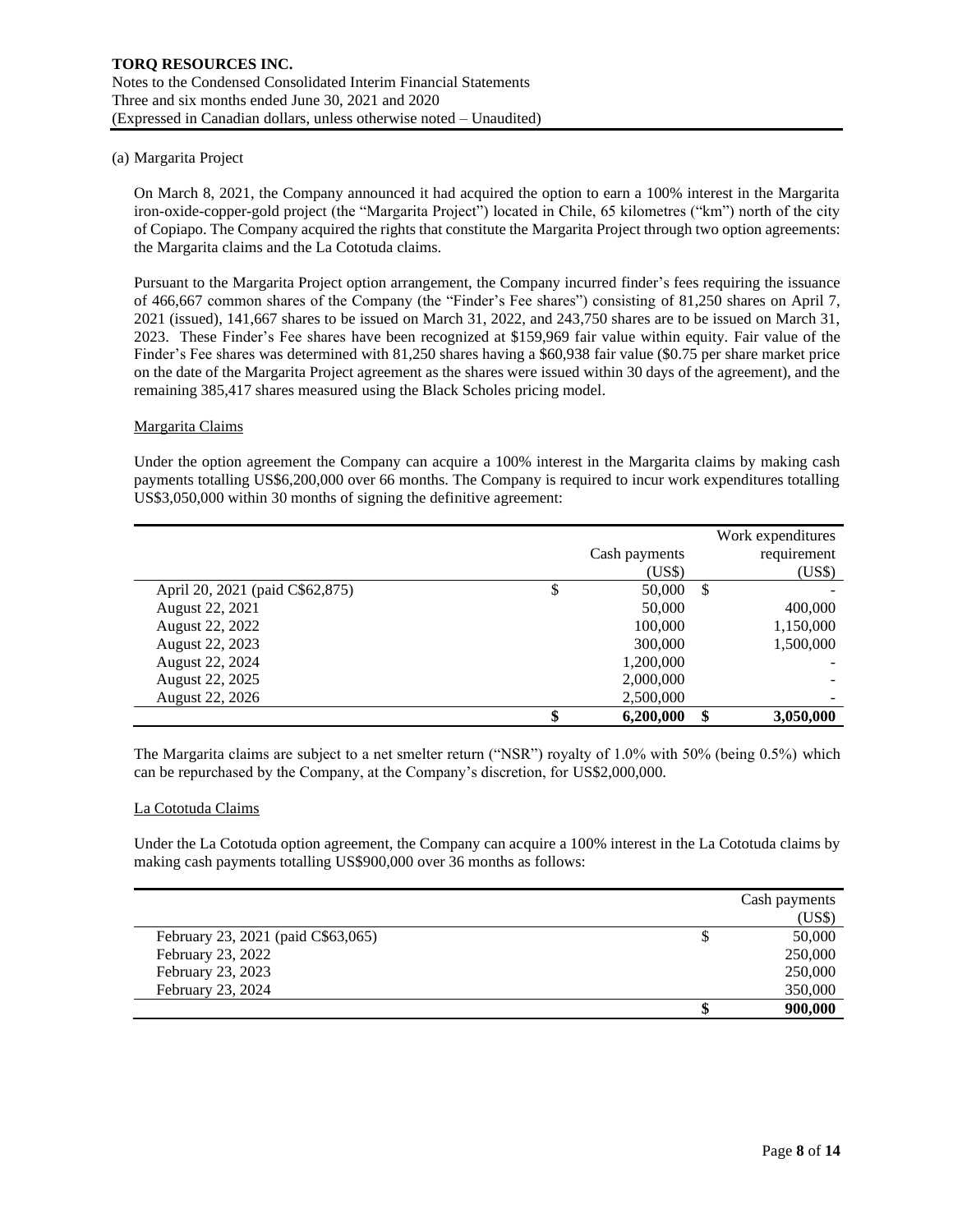### (b) Andrea Project

On May 25, 2021, the Company announced it had acquired the option to earn a 100% interest in the Andrea copper porphyry project (the "Andrea Project") located in northern Chile, 100 km east of the city of La Serena. The Company acquired the rights that constitute the Andrea Project through three option agreements.

Under the option agreement the Company can acquire a 100% interest in the Andrea Project, subject to NSR royalties, through cash payments as follows:

|               | Cash payments   |
|---------------|-----------------|
|               | (US\$)          |
| July 23, 2021 | \$<br>105,000   |
| May 24, 2022  | 135,000         |
| May 24, 2023  | 185,000         |
| May 24, 2024  | 300,000         |
| May 24, 2025  | 1,000,000       |
| May 24, 2026  | 4,275,000       |
|               | \$<br>6,000,000 |

The Andrea Project option agreements include an NSR of 1.5%, which can be repurchased by the Company, at the Company's discretion, for US\$3,000,000.

## **NOTE 4 – EXPLORATION AND EVALUATION COSTS**

### (a) Margarita Project

A summary of exploration and evaluation costs for the Margarita Project during the three and six months ended June 30, 2021 and 2020 is as follows:

|                                           | Three months ended June 30 |    | Six months ended June 30 |               |   |      |
|-------------------------------------------|----------------------------|----|--------------------------|---------------|---|------|
|                                           | 2021                       |    | 2020                     | 2021          |   | 2020 |
| Geological consulting, salaries and wages | \$<br>288,649              | \$ | $\sim 10$                | \$<br>380,326 | S |      |
| Geophysics, sampling and assays           | 211,973                    |    |                          | 211,973       |   |      |
| Share-based compensation                  | 81,895                     |    |                          | 81,895        |   |      |
| Environmental and permitting              | 13,115                     |    |                          | 23,238        |   |      |
| Travel, meals and accommodation           | 11,850                     |    |                          | 16,509        |   |      |
| Project support costs                     |                            |    |                          | 12,239        |   |      |
| Equipment, vehicles, rent and field       |                            |    |                          |               |   |      |
| supplies                                  | 3,167                      |    |                          | 4,393         |   |      |
|                                           | 610,649                    |    |                          | 730,573       |   |      |

(b) Andrea Project

During the three and six months ended June 30, 2021, the Company incurred a total of \$3,290 (three and six months ended June 30, 2020 - \$nil) for environmental and permitting as exploration and evaluation cost on the Andrea Project, as well as \$7,678 (three and six months ended June 30, 2020 - \$nil) for share-based compensation.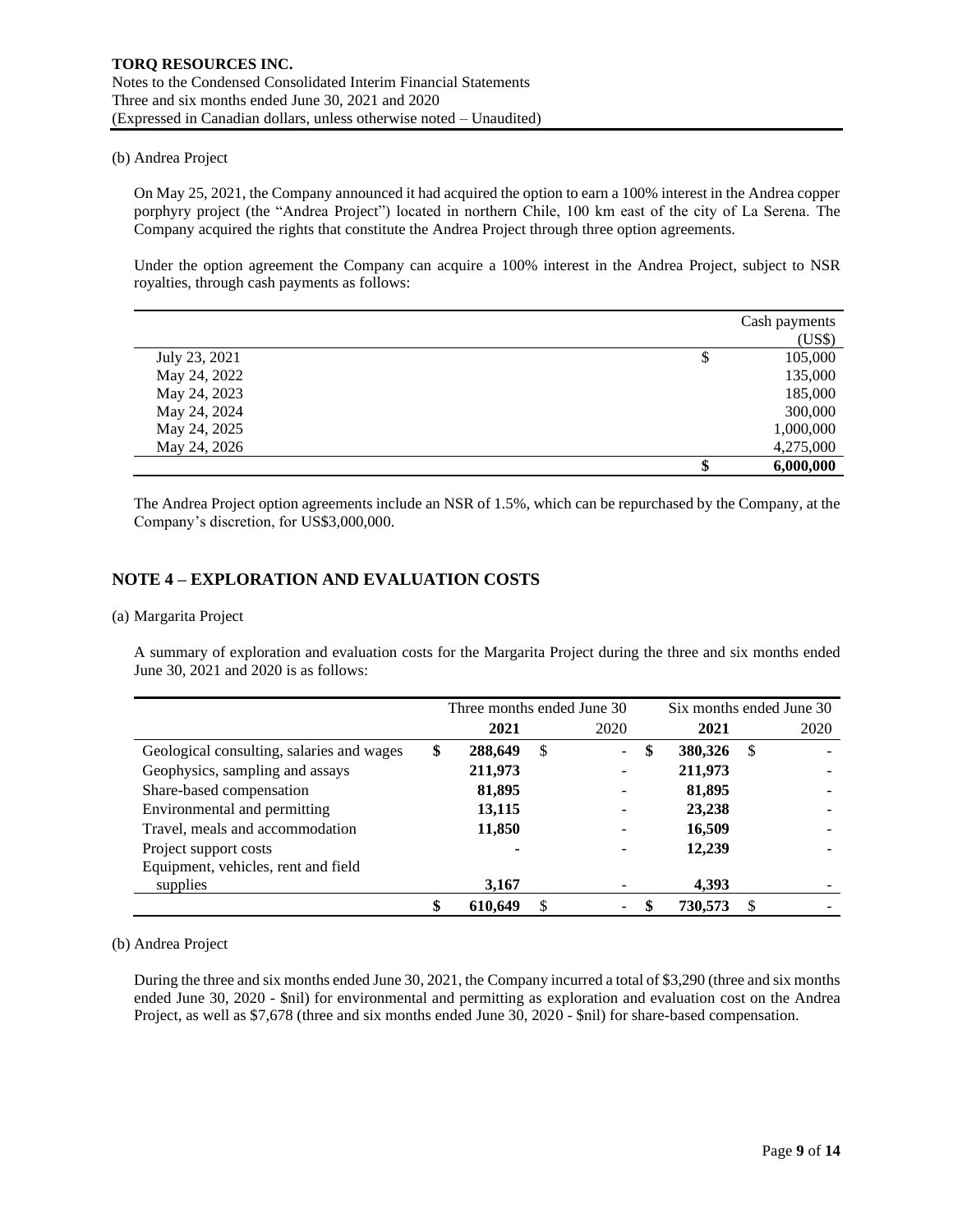# **NOTE 5 – PROJECT INVESTIGATION COSTS**

|                                              | Three months ended June 30, |                          |    |                          |   | Six months ended June 30, |   |         |  |
|----------------------------------------------|-----------------------------|--------------------------|----|--------------------------|---|---------------------------|---|---------|--|
|                                              |                             | 2021                     |    | 2020                     |   | 2021                      |   | 2020    |  |
| Geological consulting, salaries and wages    | \$                          | 98,740                   | \$ | 98,686                   | ж | 209,049                   | S | 228,631 |  |
| Share-based compensation                     |                             | 28,250                   |    | 29,956                   |   | 36,450                    |   | 29,956  |  |
| Environmental and permitting                 |                             | 9,062                    |    | $\overline{\phantom{a}}$ |   | 9,062                     |   |         |  |
| Project support costs                        |                             | 3,402                    |    | 5,558                    |   | 5,451                     |   | 11,934  |  |
| Travel, meals and accommodation              |                             | 2,847                    |    | 11,464                   |   | 3,275                     |   | 58,105  |  |
| Equipment, vehicles, rent and field supplies |                             | 2,578                    |    | 8.452                    |   | 2,578                     |   | 28,111  |  |
| Assays                                       |                             | $\overline{\phantom{a}}$ |    | 520                      |   |                           |   | 26,107  |  |
|                                              |                             | 144.879                  |    | 154.636                  |   | 265,865                   |   | 382,844 |  |

# **NOTE 6 – SHARE CAPITAL**

#### (a) Authorized

Unlimited common shares without par value

#### (b) Common share issuances

During the six months ended June 30, 2021, the Company issued 81,250 common shares with a \$60,938 fair value, pursuant to the Margarita Project finder's fee agreement (see Note 3)

During the six months ended June 30, 2021, the Company issued 50,000 common shares pursuant to share options exercised at a weighted average price of \$0.62 for gross proceeds of \$29,800. The associated fair value of \$11,534 was reclassified from share option reserve transferred to share capital.

During the year ended December 31, 2020, the Company issued 35,000 common shares pursuant to share options exercised at a weighted average price of \$0.50 for gross proceeds of \$17,500. The associated fair value of \$8,785 was reclassified from share option reserve transferred to share capital.

### (c) Shares to be issued

In relation to the execution of the Margarita Project option agreement, the Company is required to issue 466,666 Finder's Fee shares to finders in three tranches over the next two years with a \$159,969 fair value (see Note 3). During the six months ended June 30, 2021, 81,250 of the Finder's Fee shares were issued with \$60,938 reclassified from shares to be issued to share capital.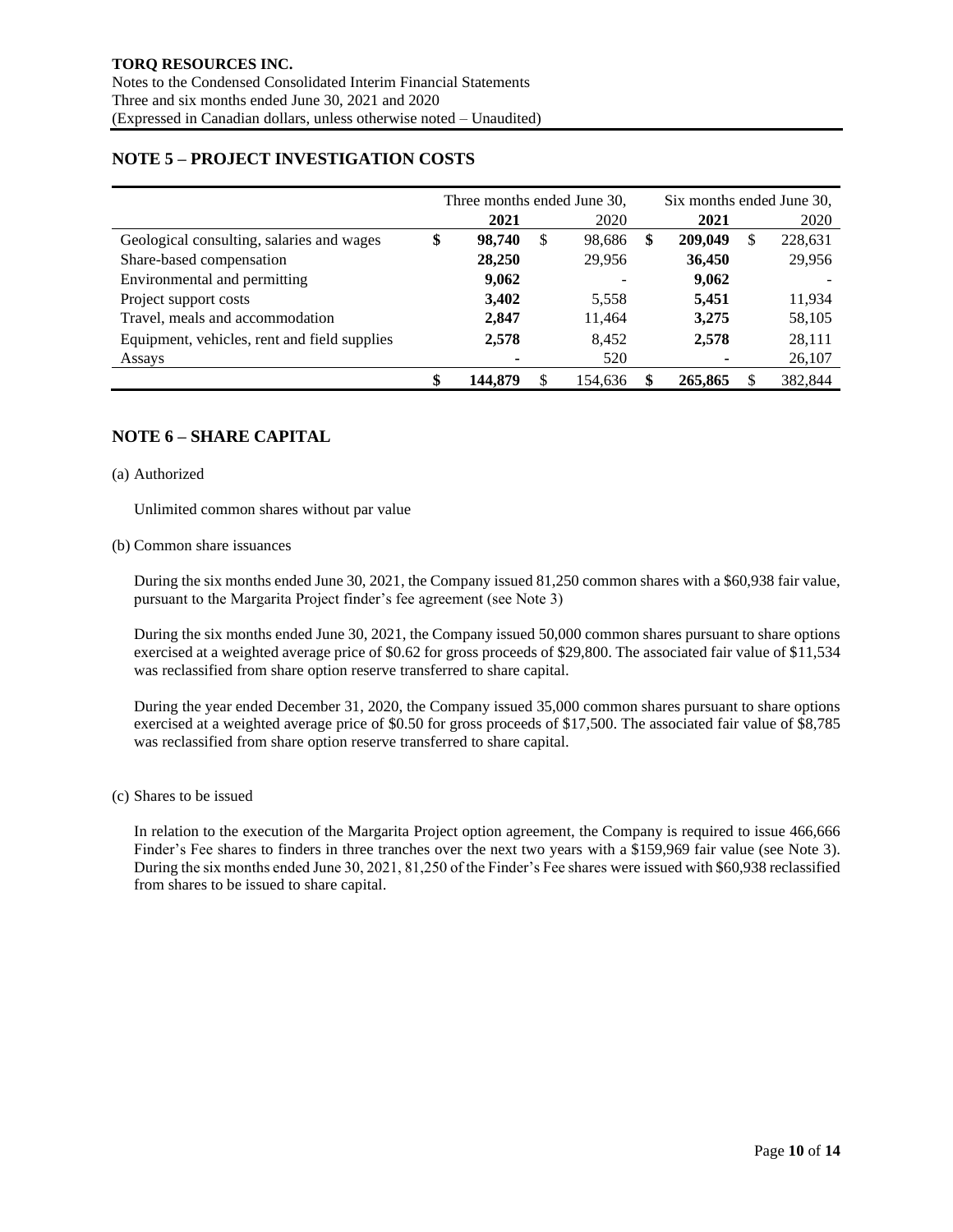## **NOTE 7 – SHARE OPTION RESERVE**

The Company maintains a rolling share-based option plan providing for the issuance of share options up to 10% of the Company's issued and outstanding common shares. The Company may grant from time-to-time share options to its directors, officers, employees and other service providers. The share options typically vest 25% on the date of the grant and 12.5% every three months thereafter for a total vesting period of 18 months.

The continuity of share options issued and outstanding is as follows:

|                                | Number of share | Weighted average |
|--------------------------------|-----------------|------------------|
|                                | options         | exercise price   |
| Outstanding, December 31, 2019 | 6,370,000       | \$<br>0.82       |
| Granted                        | 550,000         | 0.60             |
| Exercised                      | (35,000)        | 0.50             |
| Expired                        | (30,000)        | 0.85             |
| Forfeited                      | (8,125)         | 0.62             |
| Outstanding, December 31, 2020 | 6,846,875       | 0.81             |
| Granted                        | 1,455,000       | 0.77             |
| Exercised                      | (50,000)        | 0.62             |
| Expired                        | (641, 875)      | 0.85             |
| Outstanding, June 30, 2021     | 7,610,000       | 0.80             |

As at June 30, 2021, the number of share options outstanding and exercisable was:

|              |           | Outstanding |              | Exercisable |    |          |              |  |  |
|--------------|-----------|-------------|--------------|-------------|----|----------|--------------|--|--|
|              | Number of |             | Remaining    | Number of   |    |          | Remaining    |  |  |
|              | share     | Exercise    | contractual  | share       |    | Exercise | contractual  |  |  |
| Expiry date  | options   | price       | life (years) | options     |    | price    | life (years) |  |  |
| Aug 30, 2022 | 5,205,000 | \$<br>0.85  | 1.17         | 5,205,000   | \$ | 0.85     | 1.17         |  |  |
| Sep 21, 2023 | 150.000   | 0.50        | 2.23         | 150,000     |    | 0.50     | 2.23         |  |  |
| Apr 1, 2024  | 250,000   | 0.50        | 2.75         | 250,000     |    | 0.50     | 2.75         |  |  |
| May 25, 2025 | 400,000   | 0.58        | 3.90         | 300,000     |    | 0.58     | 3.90         |  |  |
| Jun 25, 2025 | 150,000   | 0.66        | 3.99         | 112,500     |    | 0.66     | 3.99         |  |  |
| Apr 7, 2026  | 1,455,000 | 0.77        | 4.77         | 363,750     |    | 0.77     | 4.77         |  |  |
|              | 7,610,000 | \$<br>0.80  | 2.13         | 6,381,250   | \$ | 0.81     | 1.64         |  |  |

During the six months ended June 30, 2021, the Company granted 1,455,000 share options with a \$0.77 exercise price, vesting over 18 months, and a five-year life. The Company used the Black Scholes option pricing model to determine the fair value of the share options granted using the following assumptions: volatility of 68.89%, riskfree rate 0.94%, and dividend yield of 0% (three and six months ended June 30, 2020: volatility of 70.32%, riskfree rate 0.36%, and dividend yield of 0%).

The Company uses the fair value method of accounting for all share-based payments to directors, officers, employees and others providing similar services.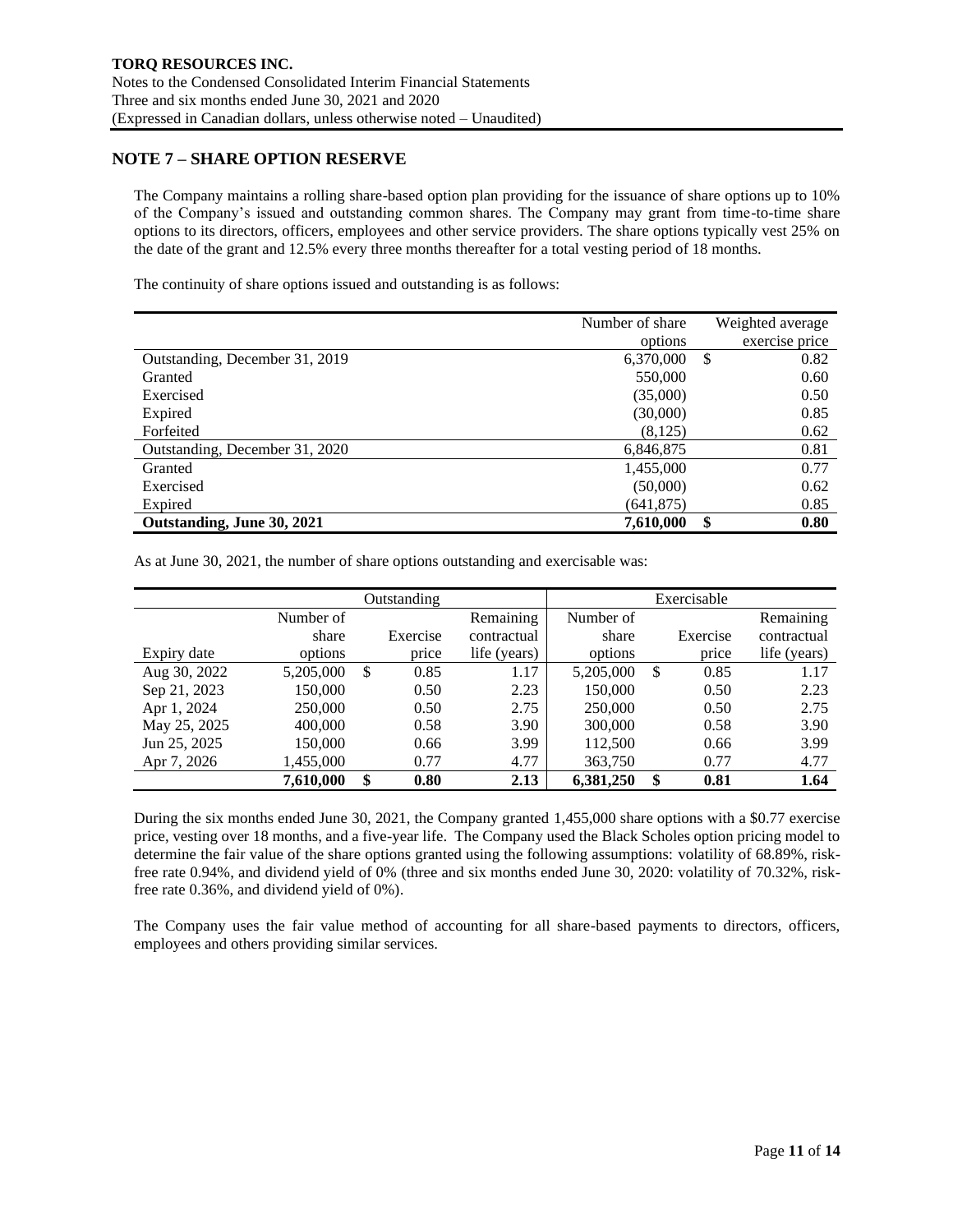During the three and six months ended June 30, 2021 and 2020, the Company recognized share-based compensation expense in net loss for the period as follows:

|                                             | Three months ended June 30, |         |  |                          |  | Six months ended June 30, |  |        |  |  |
|---------------------------------------------|-----------------------------|---------|--|--------------------------|--|---------------------------|--|--------|--|--|
|                                             |                             | 2021    |  | 2020                     |  | 2021                      |  | 2020   |  |  |
| Included in:                                |                             |         |  |                          |  |                           |  |        |  |  |
| Fees, salaries, and other employee benefits |                             | 231,120 |  | 26,036                   |  | 239,146                   |  | 33,042 |  |  |
| Exploration and evaluation expenses         |                             | 89,573  |  | $\overline{\phantom{a}}$ |  | 89,573                    |  |        |  |  |
| Project investigation costs                 |                             | 28,250  |  | 29.956                   |  | 36,450                    |  | 29,956 |  |  |
|                                             |                             | 348,943 |  | 55,992                   |  | 365,169                   |  | 62,998 |  |  |

# **NOTE 8 – RELATED PARTY TRANSACTIONS**

All transactions with related parties have occurred in the normal course of operations. All amounts payable and receivable are unsecured, non-interest bearing and have no specific terms of settlement, unless otherwise noted.

|                                                     | Three months ended June 30, Six months ended June 30, |         |     |                          |     |         |     |         |  |
|-----------------------------------------------------|-------------------------------------------------------|---------|-----|--------------------------|-----|---------|-----|---------|--|
|                                                     |                                                       | 2021    |     | 2020                     |     | 2021    |     | 2020    |  |
| Universal Mineral Services Ltd. ("UMS")             |                                                       |         |     |                          |     |         |     |         |  |
| Included in the statement of loss and comprehensive |                                                       |         |     |                          |     |         |     |         |  |
| loss:                                               |                                                       |         |     |                          |     |         |     |         |  |
| Exploration and evaluation costs                    | \$                                                    | 6,083   | - S | $\overline{\phantom{0}}$ | -SS | 6,083   | - S |         |  |
| Fees, salaries and other employee benefits          |                                                       | 73,250  |     | 47.152                   |     | 115,595 |     | 93,679  |  |
| Marketing and investor relations                    |                                                       | 24,513  |     | 11,984                   |     | 33,551  |     | 23,577  |  |
| Office and administration                           |                                                       | 56,881  |     | 39.714                   |     | 100,302 |     | 83,816  |  |
| Project investigation costs                         |                                                       | 22,705  |     | 91,363                   |     | 47,161  |     | 217,520 |  |
| Regulatory, transfer agent and shareholder          |                                                       |         |     | 62                       |     | 42      |     | 62      |  |
| information                                         |                                                       |         |     |                          |     |         |     |         |  |
| Total transactions for the period                   | \$                                                    | 183,432 |     | 190.275                  |     | 302,734 |     | 418.654 |  |

UMS is a private company with two directors and two officers in common with the Company. UMS provides geological, financial and transactional advisory services as well as administrative and office services to the Company on an ongoing, cost recovery basis. Having these services available through UMS on an as needed basis, allows the Company to maintain a more efficient and cost-effective corporate overhead structure by hiring fewer full-time employees and engaging outside professional advisory firms less frequently. The agreement has an indefinite term and can be terminated by either party upon providing due notice.

As at June 30, 2021, the Company's accounts payable and accrued liabilities include an amount owing to UMS of \$130,691 (December 31, 2020 - \$121,576). In addition, the Company has \$470,605 on deposit with UMS, recognized within prepaid expenses and deposits as at June 30, 2021 (December 31, 2020 - \$150,000).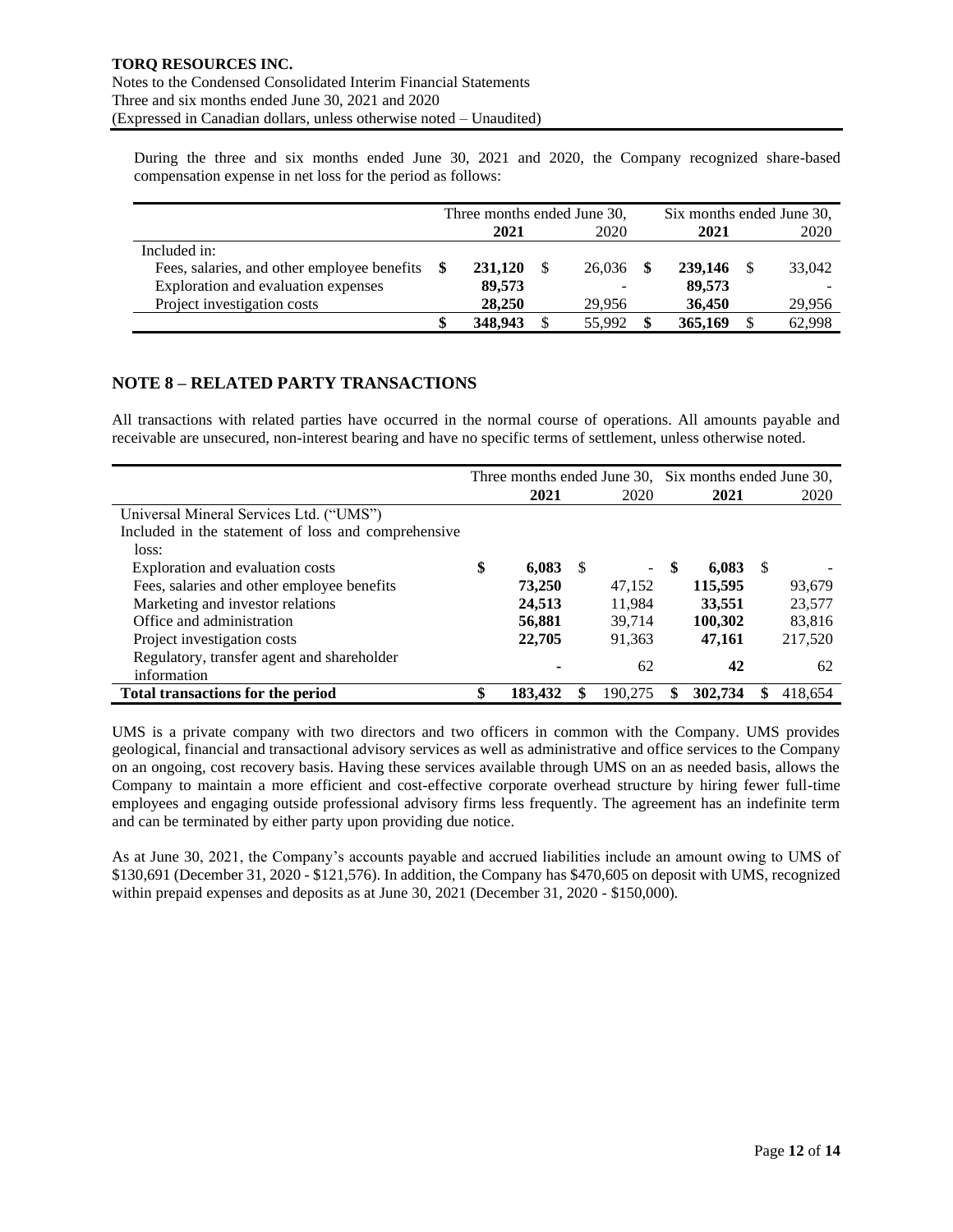#### Key management compensation

In addition to the transactions disclosed above the Company provided the following compensation to key management members, being its five executives and four non-executive directors:

|                                                 | Three months ended June 30, |         |  |         |  | Six months ended June 30, |      |         |  |  |
|-------------------------------------------------|-----------------------------|---------|--|---------|--|---------------------------|------|---------|--|--|
|                                                 | 2020<br>2021                |         |  |         |  | 2021                      | 2020 |         |  |  |
| Salaries and other employee benefits            |                             | 193.727 |  | 103.333 |  | 394,190                   |      | 205,545 |  |  |
| Directors' fees paid to non-executive directors |                             | 18.311  |  | 7.802   |  | 36,124                    |      | 15,604  |  |  |
| Share-based compensation                        |                             | 97.715  |  | 54.918  |  | 111.207                   |      | 59,353  |  |  |
|                                                 |                             | 309,753 |  | 166.053 |  | 541,521                   |      | 280,502 |  |  |

# **NOTE 9 – FINANCIAL INSTRUMENTS**

Financial instruments are evaluated under a fair value hierarchy that reflects the significance of inputs in making fair value measurements as follows:

- Level 1 Quoted price in active markets for identical assets or liabilities.
- Level 2 Inputs other than quoted priced included in Level 1 that are observable for the asset or liability, either directly (market prices) or indirectly (derived from market prices).
- Level 3 Inputs for the asset or liability are not based upon observable market data.

As at June 30, 2021, the Company's financial instruments consist of cash, accounts receivable, and accounts payable and accrued liabilities. The fair values of these assets and liabilities approximate their carrying values due to their short-term maturity.

The Company's financial instruments are exposed to credit risk, liquidity risk and market risks, which include foreign currency risk and interest rate risk. As at June 30, 2021 the primary risks were as follows:

(a) Liquidity risk

This is the risk that the Company will encounter difficulty in meeting obligations associated with financial liabilities that are settled by delivering cash or another financial asset. As at June 30, 2021, the Company has a working capital of \$5,761,598 (December 31, 2020 - \$8,891,931). The Company held cash of \$5,770,018 at June 30, 2021 (December 31, 2020 - \$8,748,073), which is entirely unrestricted.

(b) Market risk

This is the risk that the fair value of future cash flows of a financial instrument will fluctuate because of changes in market prices. The significant market risk to which the Company is exposed is:

### Foreign currency risk

The Company is exposed to currency risk by having balances and transactions in currencies that are different from its functional currency.